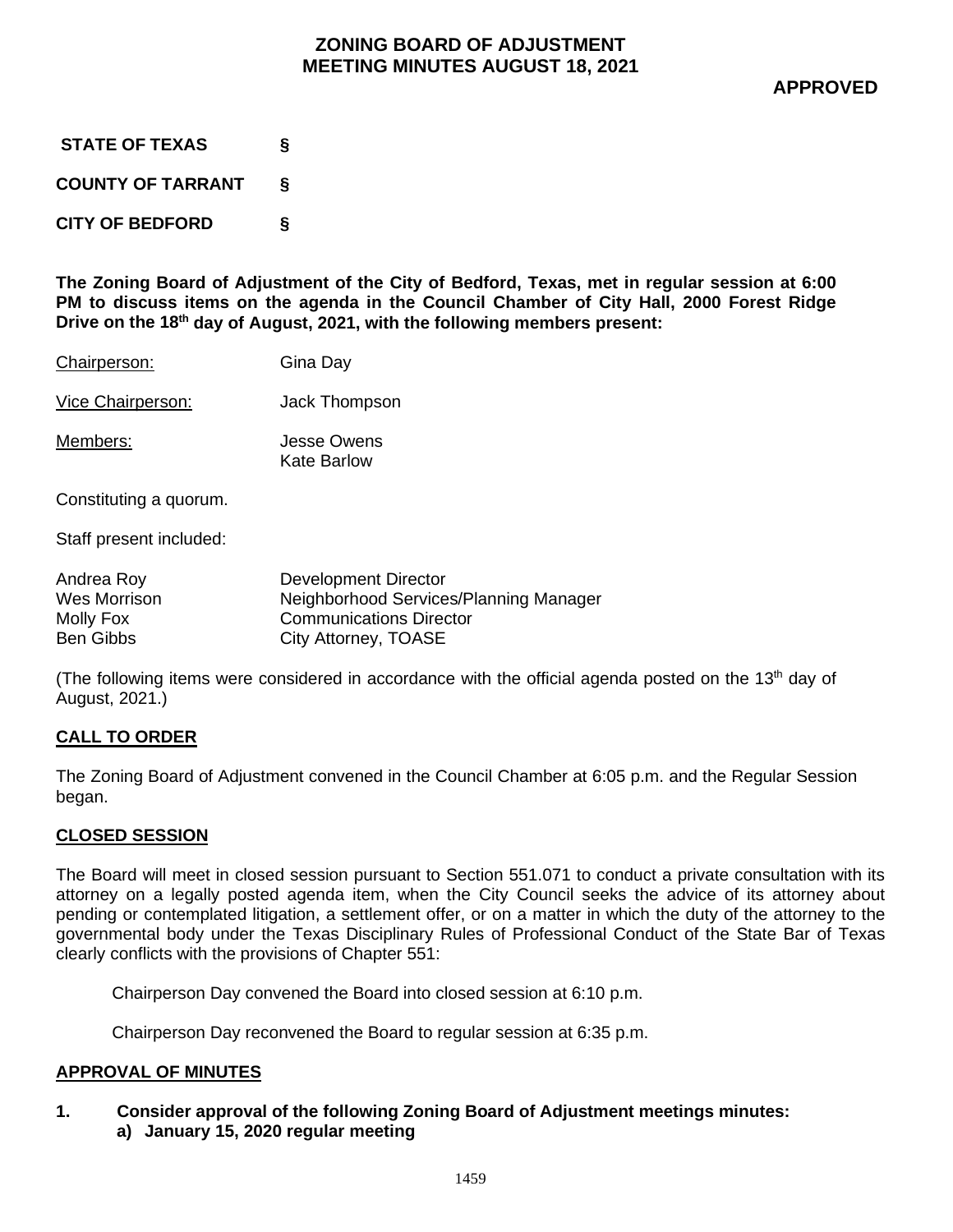## **ZONING BOARD OF ADJUSTMENT MEETING MINUTES AUGUST 18, 2021**

Motion: Board Member Owens made a motion to approve the meeting minutes of January 15, 2020.

Board Member Barlow seconded the motion, and the vote was as follows:

Ayes: Chairperson Day, Vice Chairman Thompson, Board Members Owens, Barlow Nays: None Abstention: None

Motion approved 4-0-0. Chairperson Day declared the motion approved.

#### **PUBLIC HEARING**

**2. Conduct a public hearing and consider action on Variance Case PZ-ZBA VARIANCE-2021-50053, a variance request from Section 4.1.B of the City of Bedford Zoning Ordinance to allow an accessory structure to be located in the required front or side yard or in front or beside the principal structure. The legal description is Quail Crest Estates, Block 4, Lot 35, with the physical address being 224 Eagle Court, Bedford, Texas. The property is zoned R-9,000 Single-Family Residential Detached District and is generally located at the southwest intersection of Eagle Court and Blue Quail Lane. (PZ-ZBA VARIANCE-2021-50053)**

Ben Gibbs, City Attorney, informed the Board that in order for variances to be approved, a super majority of the Board, meaning four of the seven positions on the Board must vote in favor of the requested variance. Since there were only four members present, it would require a unanimous decision of the board to grant the variance.

Chairperson Day asked the applicant if he would like to proceed with the hearing or table the request until more members of the Board were present, the applicant stated he would like to table the request.

Motion: Board Member Owens made a motion to table Variance Case PZ-ZBA VARIANCE-2021-50053 at the applicant's request.

Board Member Thompson seconded the motion, and the vote was as follows:

Ayes: Chairperson Day, Vice Chairman Thompson, Board Members Owens, Barlow Nays: None Abstention: None

Motion approved 4-0-0. Chairperson Day declared the motion to table Variance Case PZ-ZBA VARIANCE-2021-50053 approved.

### **ADJOURNMENT**

Chairperson Day adjourned the Zoning Board of Adjustment meeting at 6:39 p.m.

\_\_\_\_\_\_\_\_\_\_\_\_\_\_\_\_\_\_\_\_\_\_\_\_\_\_\_\_\_\_